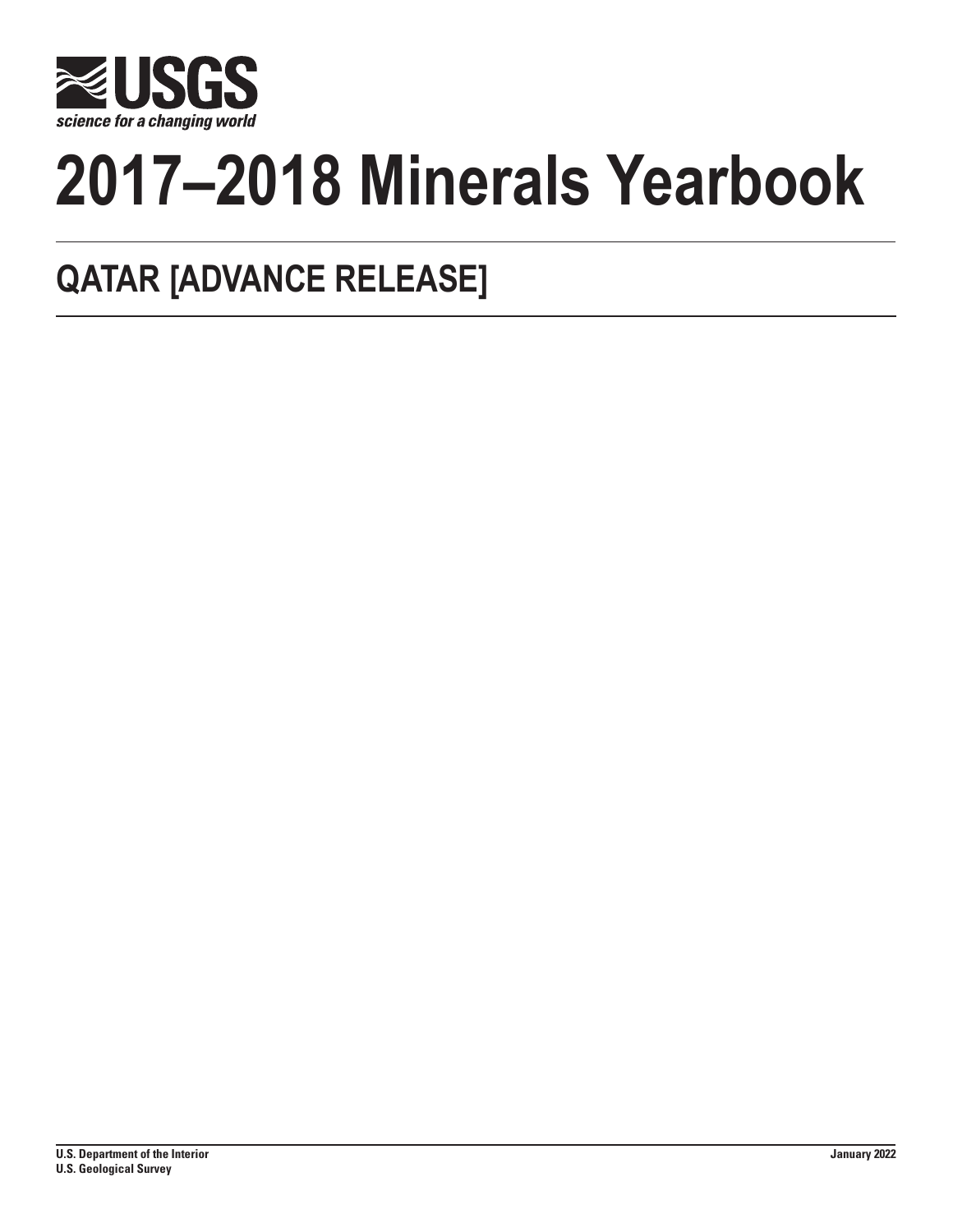## **The Mineral Industry of Qatar**

### By Philip A. Szczesniak

#### **Note: In this chapter, information for 2017 is followed by information for 2018.**

Qatar was a major producer of ammonia, crude petroleum, direct-reduced iron (DRI), helium, natural gas, primary aluminum, sulfur, and urea in 2017 and 2018. As the world's fourth-ranked producer of natural gas, Qatar accounted for about 4.3% of global output. In addition, the country was the leading exporter of liquefied natural gas (LNG), accounting for 26% of the world's LNG exports. According to the BP Statistical Review of World Energy (BP p.l.c., 2018), the country's proven natural gas reserves were estimated to be 24.9 trillion cubic meters, which was the third-ranked proven natural gas reserves in the world, or 12.9% of the world's total. The country held the second largest natural gas reserves in the Middle East and North Africa region, behind Iran. Qatar was also the world's second-ranked producer of helium, accounting for an estimated 28% of global output. Mineral production in Qatar also included cement, gypsum, lime, methanol, sand, steel, and stone. Qatar was a member of the Gas Exporting Countries Forum, the Organization of the Cooperation Council for the Arab States of the Gulf (GCC), and the Organization of the Petroleum Exporting Countries (OPEC) (table 1; BP p.l.c., 2018, p. 26, 34–35; Organization of the Petroleum Exporting Countries, 2018, p. 115–116; Peterson, 2019).

In 2017, Qatar's real gross domestic product (GDP) increased by 1.6% compared with an increase of 2.2% in 2016. The Government planned to transform the economy by implementing the Qatar National Vision (QNV 2030), which set long-term economic goals aimed at reducing reliance on the hydrocarbon sector through large investments in the industrial sector; the intent was to transform Qatar into a diversified, knowledge-based economy by 2030. The Government planned to maintain high levels of spending on the development of tourism and transportation infrastructure. Foreign investment was permitted under Investment Law No. (13) of 2000, which allowed foreign investors to own up to 100% of projects that involve the mining and development of natural resources and development of the mining sector, upon the Government's approval. The primary sectors that attracted foreign direct investment were downstream manufacturing, hydrocarbons, transportation, and marketing (Qatar Central Bank, 2018, p. 21; U.S. Department of State, 2018).

#### **Minerals in the National Economy**

The hydrocarbon sector continued to be the country's primary economic sector in 2017, accounting for 48.2% of the GDP. The value of the hydrocarbon sector decreased by 1.1% (based on constant 2013 prices) owing to lower production; however, the decrease in value was offset by an increase in prices. The average price of the country's export blend of crude petroleum increased to \$52.80 per barrel in 2017 from \$41.43 per barrel in 2016. Government revenues from hydrocarbon exports decreased by 5.7% in 2017; however, the share of hydrocarbon

revenues in total Government revenues remained the same at about 82%. The value of the county's total exports increased by 18% to \$84.9 billion from \$72.2 billion (revised) in 2016, of which crude petroleum exports increased to about \$35.5 billion from \$23.0 billion in 2016. The nonhydrocarbon sector, which accounted for 51.8% of the GDP, grew by 4.2% (Organization of the Petroleum Exporting Countries, 2018, p. 19–20, 90; Qatar Central Bank, 2018, p. 13, 21, 48).

#### **Production**

In 2017, significant increases in mineral production included that of petroleum refinery products, which increased by 35% and methanol, by 18%. Significant decreases in production included that of sulfur (byproduct of natural gas), which decreased by 17%; natural gas (marketable), by 11%; and rolled-steel bars, by 10%. Data on mineral production are in table 1.

#### **Structure of the Mineral Industry**

State-owned company Qatar Petroleum (QP) owned and operated all crude petroleum and gas activity in Qatar. Qatargas Co. (Qatargas), a subsidiary of Qatargas Operating Co. Ltd., operated four primary LNG enterprises at Ras Laffan. Qatargas produced helium from two plants at Ras Laffan. In 2016, QP announced plans to merge two of its subsidiaries, Qatargas and RasGas Co. Ltd., to decrease operation costs. The merger was completed in 2018 (the new company retained the name Qatargas Co.) (table 2; U.S. Energy Information Administration, 2015; S&P Global Platts, 2016; Oil and Gas Journal, 2018; U.S. Department of State, 2018).

State-owned company Industries Qatar Q.S.C. (IQ) owned 80% of Qatar Petrochemical Co. Ltd. Q.S.C. (QAPCO); the remaining shares (20%) were owned by Total S.A. of France. IQ also owned 50% of Qatar Fuel Additives Co. Ltd. Q.S.C. (QAFAC) [the remainder of QAFAC shares were owned by OPIC Middle East Corp. (20%), International Octane Ltd. (15%), and LCY Middle East Corp. (15%)], which mainly produced methanol, petrochemicals, and sulfur. IQ also held a 75% majority interest in Qatar Fertilizer Co. S.A.Q. (QAFCO) (the remaining 25% shares were owned by Yara Netherland BV of Norway), which produced primarily ammonia and urea. Qatar Steel Co. Q.S.C., a wholly owned subsidiary of IQ, produced hot-briquetted iron and DRI, steel-reinforcing bar (rebar), steel billets, and steel coils, in addition to lime. Qatar Steel was the sole producer of DRI and raw steel in Qatar. Qatar Aluminium Ltd. (Qatalum), which was a 50–50 joint venture between Norsk Hydro ASA of Norway and Qatar Aluminum Manufacturing Co. Q.P.S.C., produced primary and secondary aluminum at its smelter in Mesaieed (table 2; Industries Qatar Q.S.C., 2018, p. 10–13; Norsk Hydro ASA, 2018, p. 52, 127; 2019, p. 193).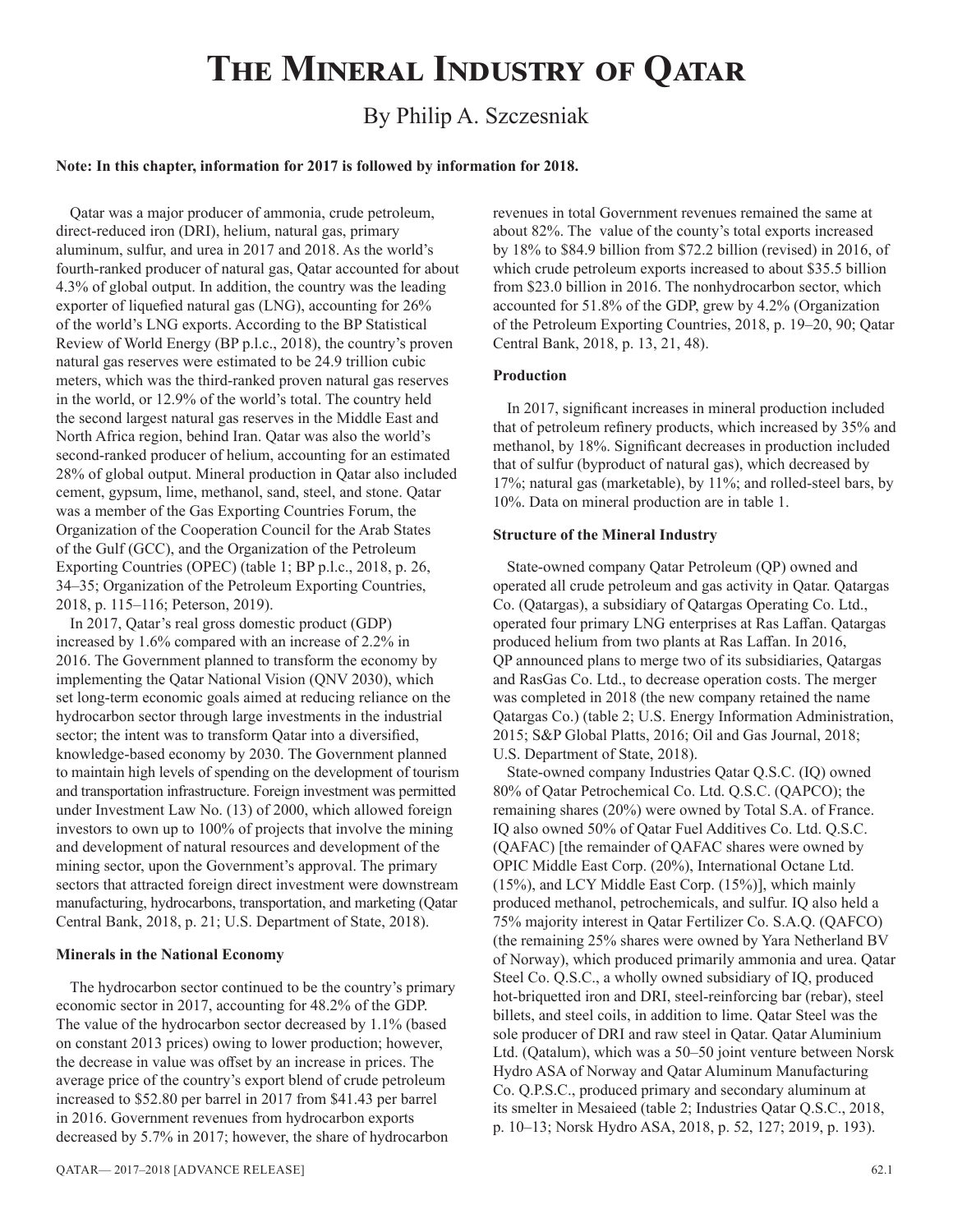#### **Commodity Review**

#### *Metals*

**Aluminum.**—Qatalum produced about 620,000 metric tons (t) of aluminum in 2017, which was an increase of 1.3% compared with 612,000 t in 2016. The company's complex, which consisted of an aluminum smelter, casthouse, carbon anode plant, and powerplant, had a total production capacity of  $640,000$  tons per year (t/yr), of which extrusion billets accounted for 340,000 t/yr and foundry alloys accounted for 300,000 t/yr. The carbon plant had the capacity to produce 320,000 t/yr of anodes. Norsk Hydro reported that their smelter, which was located in Mesaieed, employed 1,151 people and that the company considered it among the lowest cost aluminum smelters in the world (table 2; Qatar Aluminium Ltd., 2013; Norsk Hydro ASA, 2018, p. 52, 115).

**Iron and Steel.**— Qatar's production of raw steel increased slightly, to 2.6 million metric tons (Mt) in 2017 from 2.5 Mt in 2016. DRI production also increased slightly, to about 2.548 Mt from 2.506 Mt in 2016. Qatar Steel's operations were located in Mesaieed, employed more than 1,800 people, and had production capacities of 2.8 million metric tons per year (Mt/yr) of DRI and 3.5 Mt/yr of raw steel (table 1; Qatar Steel Q.S.C., 2017, p. 15, 28).

#### *Industrial Minerals*

**Nitrogen.**—QAFCO, the fertilizer subsidiary of IQ, was the sole producer of ammonia and urea in the country. IQ reported that the company's fertilizer sales increased by about 9% in 2017. The nitrogen content of ammonia was estimated to be 3.2 Mt and the nitrogen content of urea was estimated to be 2.9 Mt. IQ also noted that fertilizer prices decreased in the first half of the year owing to oversupply concerns, but then increased during the second half of the year owing to increased energy costs, reduced global supplies, and higher global demand. QAFCO's annual production capacity was 3.8 Mt/yr of ammonia from six ammonia production units and 5.6 Mt/yr of urea from six urea production units; QAFCO's operations were based in Mesaieed (tables 1, 2; Industries Qatar Q.S.C., 2018, p. 12, 29; Qatar Fertilizer Co. S.A.Q., 2018).

#### *Mineral Fuels and Related Materials*

**Helium.**—In 2017, Ras Laffan Liquefied Natural Gas Co. Ltd. (RasGas) continued the development of the Helium 3 plant project, which was located in Ras Laffan. The plant was expected to have a production capacity of 11.3 million cubic meters of helium and to become operational in early 2018. The Sales and Purchase Agreement and the technology license for helium produced from the plant and plant equipment was awarded to Air Products and Chemicals Inc. of the United States. Qatar was estimated to have produced about 50 million cubic meters of helium, which remained unchanged from that of 2016. The Qatar Helium 1 and 2 plants, also located in Ras Laffan, had a total capacity of about 60 million cubic meters per year of liquefied helium. The helium plants were owned by the joint venture of QP and Exxon Mobil Corp. of the United States. In 2017, the two helium plants were closed briefly following a boycott by Bahrain, Egypt, Saudi Arabia, and the UAE (tables 1, 2; Cockerill, 2017; Surran, 2017; Exxon Mobil Corp., 2018, p. 77).

**Natural Gas.**—Although Qatar's natural gas production decreased in 2017 by 11%, to 163.6 billion cubic meters from 182.8 billion cubic meters in 2016, the country's exports of natural gas decreased only slightly in 2017 to 128.6 billion cubic meters from 130.3 billion cubic meters in 2016. Qatar was the leading global exporter of LNG in 2017, exporting 103.4 billion cubic meters of natural gas by LNG vessels to more than 20 countries, of which 69.6 billion cubic meters was exported to Asia and 23.7 billion cubic meters was exported to Europe. The country exported 18.4 billion cubic meters of natural gas by pipeline to the United Arab Emirates (16.4 billion cubic meters) and other Middle East countries (2.0 billion cubic meters) (table 1; BP p.l.c., 2018, p. 34–35; Organization of the Petroleum Exporting Countries, 2018, p. 115, 117).

In 2017, Qatargas continued to develop the offshore Barzan gas project. Although the Barzan project was expected to begin production in 2016, the project startup was delayed owing to a leak in an upstream pipeline. A subsequent decision to construct a network of offshore pipelines was expected to delay the startup by several more years. The \$10 billion to \$11 billion project, which was a joint venture between Qatargas (93%) and ExxonMobil (7%), consisted of offshore wellhead platforms, an onshore gas-processing unit, a sulfur recovery unit, and a natural gas liquids (NGL) recovery unit. The Barzan project had an expected capacity of 14.3 billion cubic meters per year of natural gas and was also expected to produce 800,000 t/yr of sulfur, 12.4 million barrels per year (Mbbl/yr) of ethane, 10.2 Mbbl/yr of field and plant condensate, 3.8 Mbbl/yr of propane, and 2.7 Mbbl/yr of butane (Petroleum Economist, 2015; U.S. Energy Information Administration, 2015, p. 10; Economist, The, 2016).

The Government ended a 12-year moratorium on natural gas development in the North Field in May; the selfimposed moratorium had been set in 2005 to not only limit new capacity but also to study ways to maximize the field's production potential and reduce costs. QP officials noted that their outlook of the global natural gas market had improved owing to an expected increase in prices and increasing demand. The North field project was expected to be completed within 5 to 7 years and to increase capacity by an estimated 10%. The North field is located adjacent to the South Pars field, which was operated by Iran; the South Pars field had recently undergone significant development by Iran (Export.gov, 2017; Finn, 2017).

**Petroleum.**—Qatar's production of crude petroleum and condensate decreased in 2017 by 3.6% to about 684.0 million barrels (Mbbl) from a revised 709.3 Mbbl in 2016. The country exported about 170 Mbbl of crude petroleum to the Asia and the Pacific region. In 2017, three fields—Al Shaheen, the Dukhan, and the Idd Al hargi fields—accounted for more than 85% of the country's crude petroleum production. In June, QP announced the establishment of the North Oil Co., a joint venture of QP (70%) and Total S.A. (30%). The joint-venture company was to further develop and operate the Al Shaheen oilfield. The Al Shaheen oilfield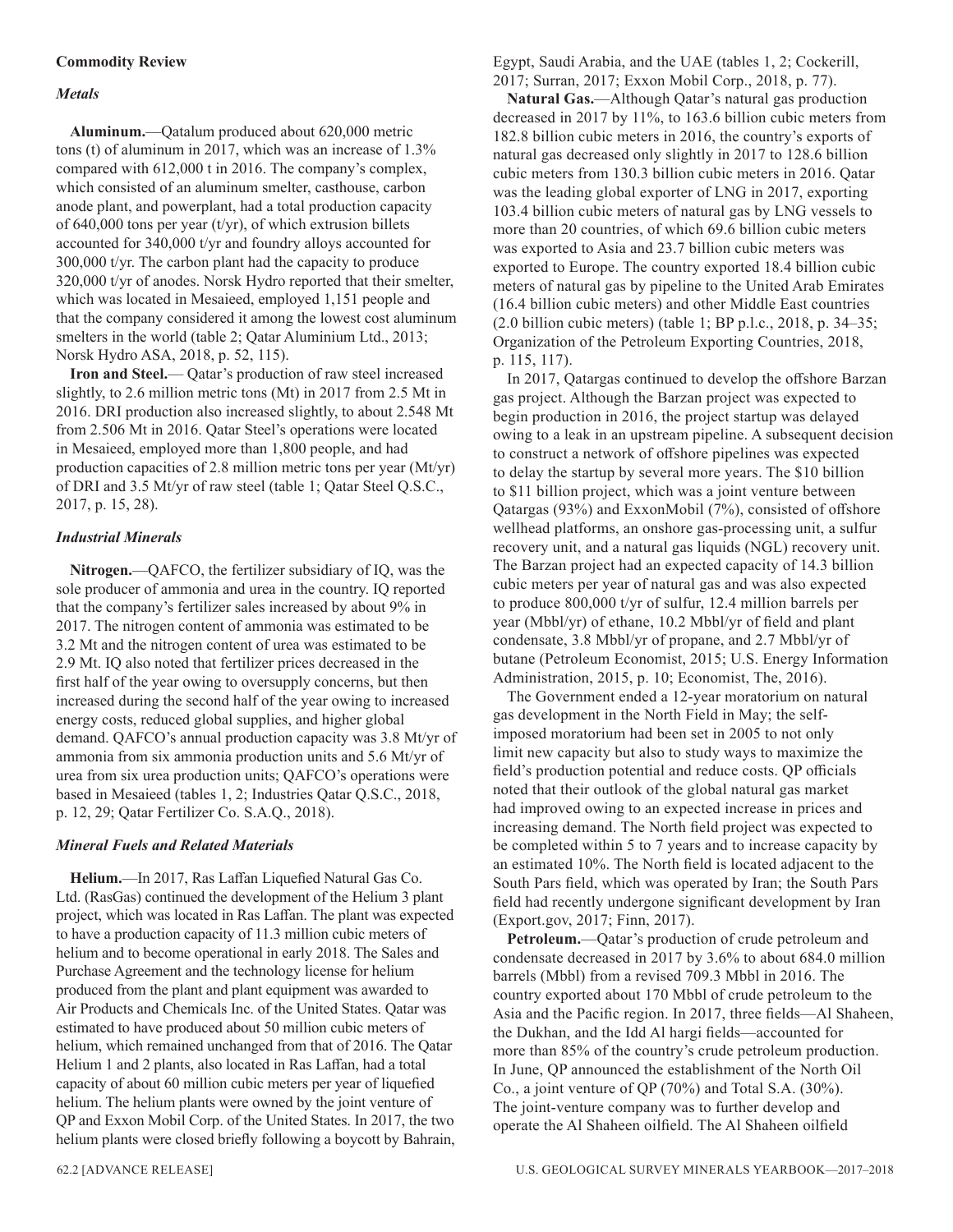produces about 40% of the country's crude petroleum, or about 300,000 barrels per day (bbl/d) (table 1; U.S. Energy Information Administration, 2015, p. 4–5; EuroPétrole, 2017; Organization of the Petroleum Exporting Countries, 2018, p. 57).

**Refined Petroleum Products.**—Refinery production increased in 2017 by 35% to 138 Mbbl owing to completion of the rampup of the Laffan Refinery 2, which Qatargas had started up in 2016. The Laffan Refinery 2 project refined condensate from the North Field to produce butane, kerosene jet fuel, low sulfur diesel, naphtha, and propane. The completion of the 146,000-bbl/d-capacity Laffan Refinery 2 doubled the Qatar's condensate refining capacity to 292,000 bbl/d of refined products, and Qatar's total refining capacity increased to about 430,000 bbl/d. The country exported 233 Mbbl of refined products to the Asia and the Pacific region in 2017 (Pioneer, The, 2016, p. 3; Organization of the Petroleum Exporting Countries, 2018, p. 39, 44, 59).

#### **MINERAL INDUSTRY HIGHLIGHTS IN 2018**

In 2018, Qatar's GDP increased by 1.4% compared with an increase of 1.6% in 2017 according to the Qatar Central Bank. The bank noted that the growth was owing to strong momentum in nonhydrocarbon sectors of the economy, namely the manufacturing and construction sectors. The hydrocarbon sector continued to be the country's primary economic sector in 2018, accounting for 46.8% of the GDP. The value of the hydrocarbon sector decreased by 2.0% (based on constant 2013 prices) (Qatar Central Bank, 2019, p. 15, 26).

In 2018, significant increases in production included that of stone (size and shape unspecified, calcium carbonate), which increased by 18%; sand and gravel (construction sand), by 17%; and natural gas (marketable), by 11%. The increases in production were owing to increases in demand owing to growth in the economy, particularly from the construction and manufacturing sectors. Data on mineral production are in table 1.

Qatar's production of natural gas increased in 2018 to just below its 5-year high set in 2016. The Qatar Central Bank noted that natural gas production increased owing to strong export demand. Qatar's production of aluminum, however, decreased by 0.6% in 2018. During the year, Qatar Petroleum transferred its 50% share of Qatalum to Qatar Aluminum Manufacturing Co. Q.P.S.C. (Norsk Hydro ASA, 2019, p. 193; Qatar Central Bank, 2019, p. 15).

Qatar's Energy Ministry announced in December that Qatar would leave the Organization of the Petroleum Exporting Countries (OPEC) in January 2019. The Ministry noted that the decision to leave OPEC after nearly six decades was not related to an 18-month political and economic boycott led by Saudi Arabia but rather to the Government's decision to focus its efforts on expanding its natural gas industry. Qatar had been a member of OPEC since 1961 (Meredith, 2018).

#### **Outlook**

Qatar's economic growth in the short term is expected to be positive. According to the Qatar Central Bank, the economy is projected to grow by 2.8% during 2018–2020. Hydrocarbons are likely to continue to be the dominant mineral commodities in Qatar's mineral industry; thus, the country's economic growth will be tied to global crude petroleum and natural gas prices. Natural gas production growth should resume with the expected completion of the offshore Barzan gas project during the next several years and the North Field over the longer term. In the nonhydrocarbon sector, construction, manufacturing, retail, and wholesale trade will continue to be developed by the Government and emerge as new sources of economic growth (Qatar Central Bank, 2019, p. 129).

#### **References Cited**

- BP p.l.c., 2018, BP statistical review of world energy—June 2018: London, United Kingdom, BP p.l.c., 56 p. (Accessed August 14, 2018, at https://www.bp.com/content/dam/bp/en/corporate/pdf/energy-economics/ statistical-review/bp-stats-review-2018-full-report.pdf.)
- Cockerill, Rob, 2017, The industrial gas world in 2017—Part 3: Gasworld, December 24. (Accessed August 15, 2018, at https://www.gasworld.com/ the-industrial-gas-world-in-2018/2013952.article.)
- Economist, The, 2016, Pipeline leak delays launch of Barzan gas project: The Economist Intelligence Unit Ltd., November 1. (Accessed August 15, 2018, at http://country.eiu.com/article.aspx?articleid=54772789&Country= Qatar&topic=Economy&subtopic=Forecast&subsubtopic=Economic+growth &u=1&pid=1973209181&oid=561808840.)
- EuroPétrole, 2017, Qatar Petroleum establishes 'North Oil Company' for the future development and operation of Al-Shaheen oil field and selects Total as its partner: Rueil-Malmaison, France, EuroPétrole, June 28. (Accessed May 25, 2021, at https://www.euro-petrole.com/qatar-petroleum-establishesnorth-oil-company-for-the-future-development-and-operation-of-al-shaheenoil-field-and-selects-total-as-its-partner-n-i-13275.)
- Export.gov, 2017, Qatar―Oil and gas field machinery equipment: Export.gov. (Accessed August 15, 2018, via https://www.export.gov/article?id=Qatar-Oil-Gas-Field-Machinery-Equipment.)
- Exxon Mobil Corp., 2018, Form 10–K―2017: U.S. Securities and Exchange Commission, 122 p. (Accessed August 15, 2018, at https://www.sec.gov/ Archives/edgar/data/34088/000003408818000015/xom10k2017.htm.)
- Finn, T., 2017, Qatar restarts development of world's biggest gas field after 12-year freeze: Thomson Reuters, April 3. (Accessed August 15, 2018, at https://www.reuters.com/article/us-qatar-gas/qatar-restarts-development-ofworlds-biggest-gas-field-after-12-year-freeze-idUSKBN175181.)
- Industries Qatar Q.S.C., 2018, Annual report 2017: Industries Qatar Q.S.C., 49 p. (Accessed August 15, 2018, at https://www.iq.com.qa/sites/default/files/ downloads/IQ\_AnnualReport\_2017\_Eng\_02D.pdf.)
- Meredith, S., 2018, Qatar quitting OPEC means the oil cartel is now just a 'twomember organization,' oil analyst says: CNBC LLC, December 3. (Accessed August 20, 2019, at https://www.cnbc.com/2018/12/03/qatar-quitting-opecleaves-oil-cartel-a-two-member-organization.html.)

Norsk Hydro ASA, 2018, Annual report 2017: Norsk Hydro ASA, 318 p. (Accessed August 15, 2018, at https://www.hydro.com/Document/ Index?name=Hydro%20Annual%20Report%202017&id=3097.)

Norsk Hydro ASA, 2019, Annual report 2018: Norsk Hydro ASA, 302 p. (Accessed August 20, 2019, at https://www.hydro.com/Document/ Index?name=2018%20Annual%20report.pdf&id=8525.)

Oil and Gas Journal, 2018, QP completes Qatargas, RasGas merger: Oil and Gas Journal, January 4. (Accessed August 20, 2019, at https://www.ogj.com/generalinterest/companies/article/17296091/qp-completes-qatargas-rasgas-merger.)

- Organization of the Petroleum Exporting Countries, 2018, Annual statistical bulletin—2018: Vienna, Austria, Organization of the Petroleum Exporting Countries, 132 p. (Accessed August 14, 2018, at http://www.thegulfintelligence.com/mediafiles/downloadfile/4833753a-f159- 46f2-8dc0-f2335344ebe6.pdf.)
- Peterson, J.B., 2019, Helium: U.S. Geological Survey Mineral Commodity Summaries 2019, p. 76–77.
- Petroleum Economist, 2015, Project of the year—2015—Barzan gas project (RasGas): The Petroleum Economist Ltd., September 18. (Accessed August 15, 2018, at http://www.petroleum-economist.com/articles/corporate/ pe-award-winners/2015/project-of-the-year-2015-barzan-gas-project-rasgas.)
- Pioneer, The, 2016, Qatargas commemorates 20 years of LNG deliveries to Japan, and inaugurates Laffan Refinery 2: Qatargas Operating Co. Ltd., no. 154, p. 2–3. (Accessed August 15, 2018, at https://www.qatargas.com/english/MediaCenter/ The%20Pioneer/The%20Pioneer%20-%20Quarter%204,%202016.pdf.)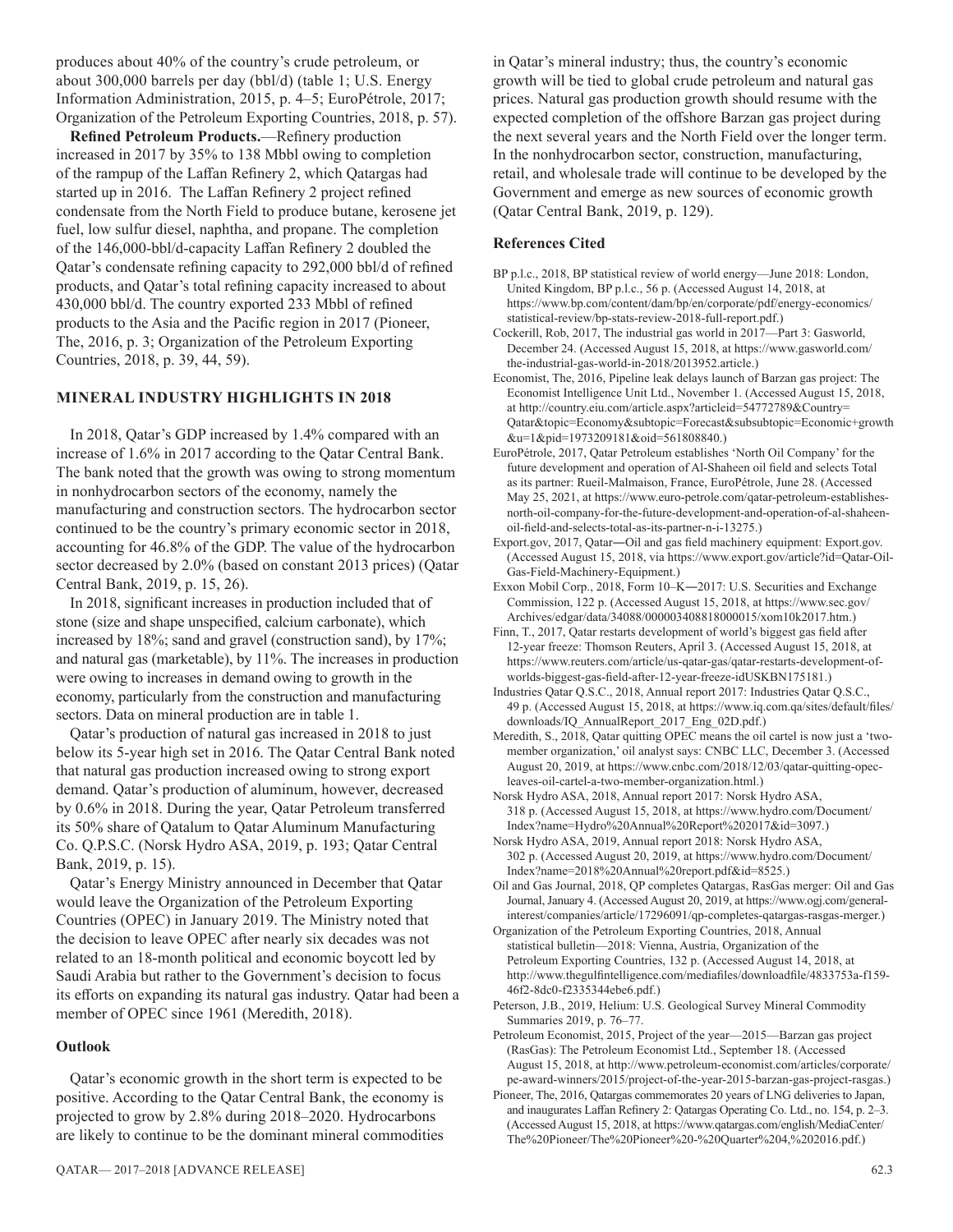Qatar Aluminium Ltd., 2013, Products: Qatar Aluminium Ltd. (Accessed August 15, 2018, at https://www.qatalum.com/Products/Pages/default.aspx.) Qatar Central Bank, 2018, The forty first annual report—2017: Doha, Qatar, Qatar Central Bank, 124 p. (Accessed August 13, 2018, at http://www.qcb.gov.qa/English/Publications/ReportsAndStatements/ AnnualReports/Annual%20report%202017%20-EN.pdf.)

Qatar Central Bank, 2019, The forty second annual report—2018: Doha, Qatar, Qatar Central Bank, 129 p. (Accessed August 20, 2019, at http://www.qcb.gov.qa/Arabic/Publications/ReportsAndStatements/ Documents/QCB%20Annual%20report%202018.pdf.)

Qatar Fertilizer Co. S.A.Q., 2018, About us: Qatar Fertilizer Co. S.A.Q. (Accessed August 16, 2018, at https://www.qafco.qa/about/our-plants.)

Qatar Steel Q.S.C., 2017, Annual report 2016: Qatar Steel Q.S.C., 37 p. (Accessed May 24, 2018, at https://www.qatarsteel.com.qa/wp-content/ uploads/2018/01/Annual-Report-eng-k-aug.pdf.)

S&P Global Platts, 2016, Qatargas/RasGas LNG merger driven by need to cut costs: S&P Global Platts, December 12. (Accessed August 15, 2018, at https://www.platts.com/latest-news/natural-gas/doha/qatargasrasgas-lngmerger-driven-by-need-to-cut-26618013.)

Surran, Carl, 2017, Qatar closes helium plants 30% owned by Exxon: Seeking Alpha, June 13. (Accessed March 30, 2020, at https://seekingalpha.com/ news/3273260-qatar-closes-helium-plants-30-owned-exxon.)

U.S. Department of State, 2018, Investment climate statement—Qatar 2018: U.S. Department of State, July. (Accessed March 30, 2020, at https://www.state.gov/reports/2018-investment-climate-statements/qatar/.)

U.S. Energy Information Administration, 2015, Qatar: U.S. Energy Information Administration Country Analysis Brief, October 20. (Accessed August 15, 2018, at https://www.eia.gov/beta/international/analysis. cfm?iso=QAT.)

#### TABLE 1 QATAR: PRODUCTION OF MINERAL COMMODITIES<sup>1</sup>

(Thousand metric tons, gross weight, unless otherwise specified)

| Commodity <sup>2</sup>                        |                            | 2014                  | 2015                   | 2016                   | 2017            | 2018                 |
|-----------------------------------------------|----------------------------|-----------------------|------------------------|------------------------|-----------------|----------------------|
| <b>METALS</b>                                 |                            |                       |                        |                        |                 |                      |
| Aluminum, primary, metal                      |                            | 640                   | 610                    | 612                    | 620             | 616                  |
| Iron and steel:                               |                            |                       |                        |                        |                 |                      |
| Direct-reduced iron                           |                            | 2,547                 | 2,631                  | 2,506                  | 2,548           | 2,600 °              |
| Raw steel                                     |                            | $2,867$ <sup>r</sup>  | $2,594$ <sup>r</sup>   | 2,521                  | 2,645           | $2,700$ $\degree$    |
| Products:                                     |                            |                       |                        |                        |                 |                      |
| Bars, rolled                                  |                            | 2,123                 | 2,162                  | 2,272                  | 2,044           | 2,100 °              |
| Billet, cast                                  |                            | 2,867                 | 2,594                  | $2,521$ <sup>r</sup>   | 2,645           | $2{,}700$ $^{\circ}$ |
| <b>INDUSTRIAL MINERALS</b>                    |                            |                       |                        |                        |                 |                      |
| Cement, hydraulic                             |                            | $6,080$ <sup>r</sup>  | $6,880$ <sup>r</sup>   | $7,500$ r, e           | 7,200 °         | 6,600 °              |
| Gypsum <sup>e</sup>                           |                            | 200                   | 210                    | 210                    | 210             | 210                  |
| Helium                                        | million cubic meters       | 46                    | 49                     | 50 <sup>e</sup>        | 50 <sup>°</sup> | 50 <sup>°</sup>      |
| Lime <sup>e</sup>                             |                            | 130 <sup>r</sup>      | 120                    | 130                    | 130             | 130                  |
| Nitrogen, fertilizer, N content:              |                            |                       |                        |                        |                 |                      |
| Ammonia                                       |                            | 2,972                 | $3,050$ <sup>r</sup>   | $2,960$ <sup>r</sup>   | 3,100           | 3,300°               |
| Urea                                          |                            | 2,499                 | $2,652$ <sup>r</sup>   | $2,638$ <sup>r</sup>   | 2,800 °         | $2,900^{\circ}$      |
| Stone, sand and gravel, construction:         |                            |                       |                        |                        |                 |                      |
| Sand and gravel, construction, sand           |                            | 5,900                 | 7,800                  | 7,800 °                | 7,800 °         | 9,100 °              |
| Stone:                                        |                            |                       |                        |                        |                 |                      |
| Dimension, limestone <sup>e</sup>             | 2,200                      | 2,300                 | 2,300                  | 2,300                  | 2,400           |                      |
| Size and shape unspecified, calcium carbonate |                            | 28                    | 37                     | 37 <sup>e</sup>        | 40              | 47 <sup>e</sup>      |
| Sulfur:                                       |                            |                       |                        |                        |                 |                      |
| Compounds, sulfuric acid <sup>e</sup>         |                            | 10                    | 10                     | 10                     | 10              | 10                   |
| Byproduct, natural gas, S content             |                            | $2.136$ <sup>r</sup>  | $2,377$ <sup>r</sup>   | $2,419$ <sup>r</sup>   | 2,000           | 2,100 °              |
| MINERAL FUELS AND RELATED MATERIALS           |                            |                       |                        |                        |                 |                      |
| Liquefied natural gas                         | million metric tons        | 76                    | 79                     | 77                     | 75              | 76                   |
| Methanol                                      |                            | 869 <sup>r</sup>      | $1.118$ <sup>r</sup>   | $904$ <sup>r</sup>     | 1,067           | 1.100 e              |
| Natural gas, marketable                       | million cubic meters       | 174,057               | 181,444                | 182,830                | 163,599         | 181,594              |
| Petroleum:                                    |                            |                       |                        |                        |                 |                      |
| Crude, including condensate                   | thousand 42-gallon barrels | 720,875 r             | $705,545$ <sup>r</sup> | 709,308 r              | 684,010         | 685,835              |
| Refinery                                      | do.                        | $95,000$ <sup>r</sup> | 92,000 $r$             | $102,000$ <sup>r</sup> | 138,000         | 134,000              |
|                                               |                            |                       |                        |                        |                 |                      |

<sup>e</sup>Estimated. <sup>r</sup>Revised. do. Ditto.

<sup>1</sup>Table includes data available through September 3, 2019. All data are reported unless otherwise noted. Estimated data are rounded to no more than three significant digits.

 ${}^{2}$ In addition to the commodities listed, clay, dolomite, sand and gravel, and shale may have been produced, but available information was inadequate to make reliable estimates of output.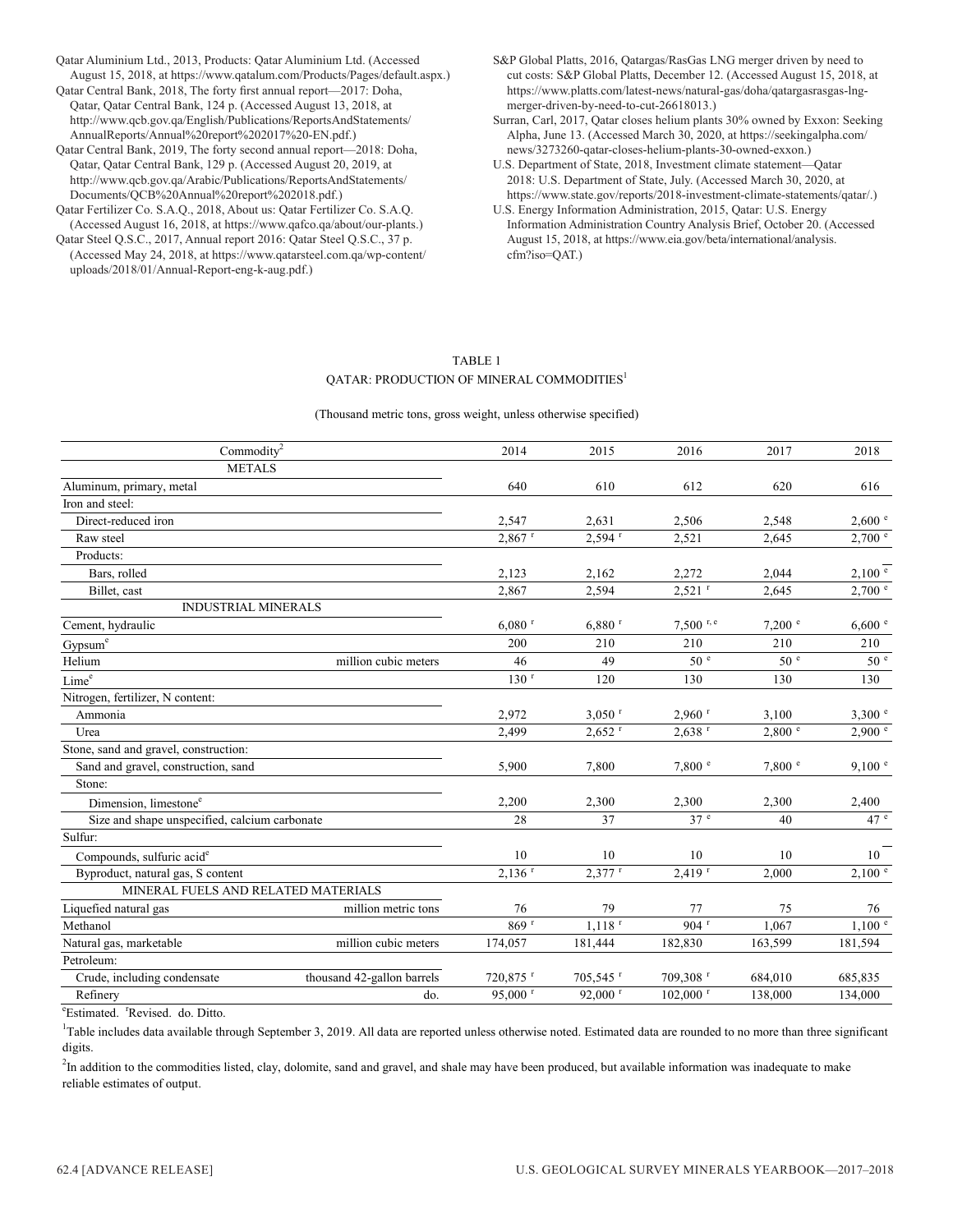#### TABLE 2 QATAR: STRUCTURE OF THE MINERAL INDUSTRY IN 2018

#### (Thousand metric tons unless otherwise specified)

|                      |                                                       | Major operating companies                                      |                                | Annual   |
|----------------------|-------------------------------------------------------|----------------------------------------------------------------|--------------------------------|----------|
| Commodity            |                                                       | and major equity owners                                        | Location of main facilities    | capacity |
| Aluminum             |                                                       | Qatar Aluminium Ltd. (Qatalum) (Norsk Hydro ASA, 50%,          | Smelter at Mesaieed            | 640      |
|                      |                                                       | and Qatar Aluminum Manufacturing Co. Q.P.S.C., 50%)            |                                |          |
| Cement:              |                                                       |                                                                |                                |          |
| Portland             |                                                       | Oatar National Cement Co. (ONCC) (private Oatari               | 4 kilns and 4 mills at Umm Bab | 6,000    |
|                      |                                                       | investors, 57%, and Government, 43%)                           |                                |          |
| Do.                  |                                                       | Al Khalij Cement Co. (Qatari Investors Group, 100%)            | Kiln at Umm Bab                | 5,700    |
| Do.                  |                                                       | Al Jabor Cement Industries Co. (Al Jabor Holdings, 75%,        | 2 clinker grinding mills       | 900      |
|                      |                                                       | and Holcim Ltd., 25%)                                          | at Mesaieed                    |          |
| White                |                                                       | United Gulf Cement Co.                                         | do.                            | 170      |
| Calcium carbonate    |                                                       | Qatar National Cement Co. (QNCC) (private Qatari               | Umm Bab, 82 kilometers         | 90       |
|                      |                                                       | investors, 57%, and Government, 43%)                           | west of Doha                   |          |
| Gypsum               |                                                       | Qatari Saudi Co. for Gypsum [National Gypsum Co.,              | Salwa Industrial Area          | 135      |
|                      |                                                       | 33.375%; Qatar Industrial Manufacturing Co., 33.375%;          |                                |          |
|                      |                                                       | Qatar National Cement Co. (QNCC), 33.250%]                     |                                |          |
| Helium               | million cubic meters                                  | Joint venture of Qatargas Operating Co. Ltd. 1 (Qatargas 1),   | Qatar Helium plants 1 and 2,   | 60       |
|                      |                                                       | Ras Laffan Liquefied Natural Gas Co. Ltd. (RasGas), and        | Ras Laffan                     |          |
|                      |                                                       | Ras Laffan Liquefied Natural Gas Co. Ltd. (2) (RasGas 2)       |                                |          |
| Iron and steel:      |                                                       |                                                                |                                |          |
| Iron, direct reduced |                                                       | Qatar Steel Co. Q.S.C. (QASCO) [Industries Qatar               | Mesaieed                       | 2,800    |
|                      |                                                       | Q.S.C. (IQ), 100%]                                             |                                |          |
| Rebar, coating       |                                                       | Qatar Metals Coating Co. W.L.L. (Q-Coat) [Qatar Steel Co.      | Plant at Mesaieed              | 100      |
|                      |                                                       | Q.S.C. (QASCO) and Qatar Industrial Manufacturing Co.]         |                                |          |
| Steel, crude         |                                                       | Qatar Steel Co. Q.S.C. (QASCO) [Industries Qatar               | do.                            | 3,500    |
|                      |                                                       | Q.S.C. $(IQ)$ , $100\%$ ]                                      |                                |          |
| Steel, rolled        |                                                       | do.                                                            | Rolling mill at Mesaieed       | 1,440    |
| Lime                 |                                                       | Qatar National Cement Co. (QNCC) (private Qatari               | Kilns at Umm Bab               | 15       |
|                      |                                                       | investors, 57%, and Government, 43%)                           |                                |          |
| Do.                  |                                                       | Qatar Steel Co. Q.S.C. (QASCO) [Industries Qatar               | Mesaieed                       | 200      |
|                      |                                                       | Q.S.C. $(IQ)$ , $100\%$ ]                                      |                                |          |
| Methanol             |                                                       | Qatar Fuel Additives Co. Ltd. Q.S.C. (QAFAC) (Industries       | do.                            | 1,200    |
|                      |                                                       | Qatar Q.S.C., 50%; OPIC Middle East Corp., 20%;                |                                |          |
|                      |                                                       |                                                                |                                |          |
|                      |                                                       | LYC Middle East Corp., 15%; International Octane Ltd., 15%)    |                                |          |
| Natural gas:         |                                                       |                                                                |                                |          |
| Extracted            | billion cubic meters                                  | Qatar Petroleum (QP) (Government, 100%)                        | Al Khaleej field               | 21       |
| Do.                  | do.                                                   | do.                                                            | North field                    | 20       |
| Do.                  | do.                                                   | do.                                                            | North field Alpha              | 10       |
| Do.                  | do.                                                   | Dolphin Energy (Mubadala Investment Co., 51%;                  | North field                    | 24       |
|                      |                                                       | Occidental Petroleum Corp., 24.5%; Total, 24.5%)               |                                |          |
| Liquefied            |                                                       | Qatargas Operating Co. Ltd. 1 (Qatargas 1) [Qatar Petroleum    | Three trains at Ras Laffan     | 10,000   |
|                      |                                                       | (QP), 65%; Total S.A., 10%; ExxonMobil Qatar Inc., 10%;        |                                |          |
|                      |                                                       | Marubeni Corp., 7.5%; Mitsui & Co., Ltd., 7.5%]                |                                |          |
| Do.                  |                                                       | Qatargas Operating Co. Ltd. 2 (Qatargas 2) [Qatar Petroleum    | Train 4 at Ras Laffan          | 7,800    |
|                      |                                                       | (QP), 70%, and ExxonMobil Qatar Inc., 30%]                     |                                |          |
| Do.                  |                                                       | Qatargas Operating Co. Ltd. 2 (Qatargas 2) [Qatar Petroleum    | Train 5 at Ras Laffan          | 7,800    |
|                      |                                                       | (QP), 65%; ExxonMobil Qatar Inc., 18.3%; Total S.A., 16.7%]    |                                |          |
| Do.                  |                                                       | Qatargas Operating Co. Ltd. 3 (Qatargas 3) [Qatar Petroleum    | Train 6 at Ras Laffan          | 7,800    |
|                      |                                                       | (QP), 68.5%; ConocoPhillips Co., 30%; Mitsui & Co. Ltd., 1.5%] |                                |          |
| Do.                  |                                                       | Qatargas Operating Co. Ltd. 4 (Qatargas 4) [Qatar Petroleum    | Train 7 at Ras Laffan          | 7,800    |
|                      |                                                       | (QP), 70%, and Royal Dutch Shell plc, 30%]                     |                                |          |
| Do.                  |                                                       | Ras Laffan Liquefied Natural Gas Co. Ltd. (RasGas) [Qatar      | Trains 1 and 2 at Ras Laffan   | 6,600    |
|                      |                                                       | Petroleum (QP), 63%; ExxonMobil Qatar Inc., 25%; Korea         |                                |          |
|                      | Gas Corp., 5%; Itochu Corp., 4%; LNG Japan Corp., 3%) |                                                                |                                |          |

See footnotes at end of table.